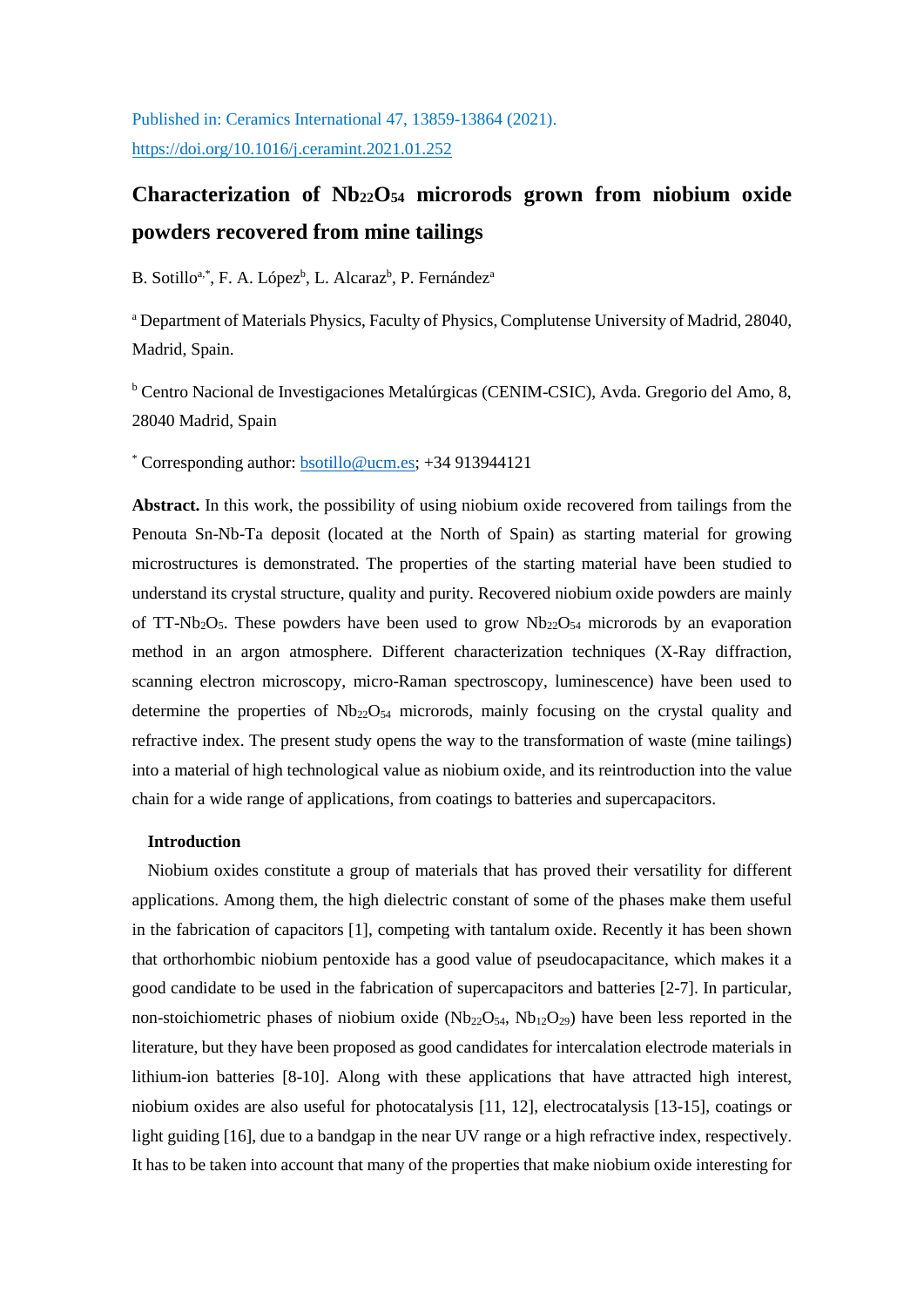applications are highly dependent on the crystal structure of the material as well as on the stoichiometry [16], so deeper studies are needed to elucidate the physical phenomena behind this dependence.

Another problem faced by the development of niobium-oxide based devices is the reduced amount of niobium found in the Earth, obtained from the Coltan mineral coming from regions that are not politically stable. Many strategic materials, like Niobium, Tantalum and Rare Earth Elements (REE) are included in the last list of materials considered critical by the European Union. The last list available dates from 2017 and include 27 critical raw materials due to their importance for high-tech products and emerging innovations and the risk in the security of supply and economic importance [17]. The extraction of these metals is also expensive in terms of energy: up to 30% of the energy required to refine these metals is used in separation processes, like liquid-liquid extraction [18, 19]. Along with the scarcity or criticality of many of the materials used in our technological society, humans must promote the recovery of the huge amount of waste. In this sense, one of the EU's priorities is to promote the transition to a circular economy, where the materials and products manufactured with them are kept in the life cycle as long as possible.

In this paper it is shown the possibility of obtaining good quality niobium oxide from the tailings of mining deposits, located in the north of Spain, that were initially focused on the extraction of Sn [20]. It is possible to recover this precious material (niobium oxide) even if the amount of material in the mine is small. And following the philosophy of the circular economy, the recovered material have been used to grow high quality  $Nb_{22}O_{54}$  microrods with good properties for the different applications described above.

### **Methods**

Penouta mine tailings (cassiterite and columbotantalite) are treated by a pyrometallurgical process to obtain a metal tin ingot and a slag[20]. The slag was treated by acid leaching, using HF/H2SO4 as leaching agent. The extraction of Nb in leaching aqueous phase were performed using 35% (v/v) Cyanex 923® diluted in Solvesso with high yields 97.7% for Nb. The stripping solutions used for the selective stripping and separation of niobium had compositions NH4F 0.3 M and NH3 0.1 M respectively. After the separation of Nb, solid precursors were obtained by precipitation. For the synthesis of niobium compounds, ammonia,  $[NH<sub>3</sub>] = 17.7$  M was employed. After precipitation, solids were filtered, washed with deionized water and dried at 80ºC for 12 hours. Nb precursor obtained by precipitation with  $NH<sub>3</sub>$  it was mainly an amorphous compound, corresponding with a hydrated niobium oxide ( $Nb<sub>2</sub>O<sub>5</sub> nH<sub>2</sub>O$ ). Nb precursor was calcined in a tubular furnace at 1200 $\degree$ C during 4 hours in N<sub>2</sub> atmosphere, to obtain niobium oxide. Figure 1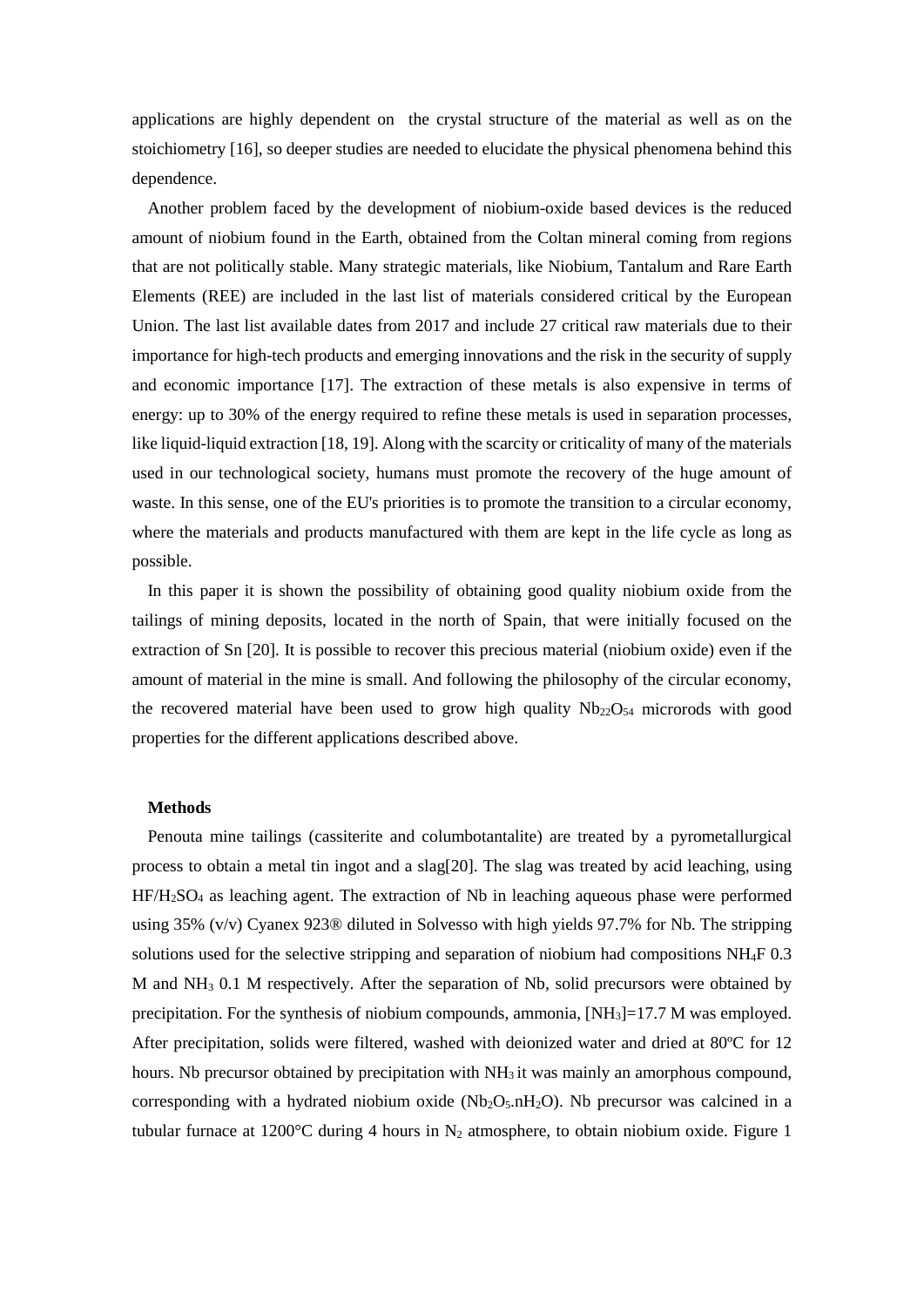shows schematically the steps of the synthesis process. A deeper description of this process and the properties of the recovered material can be found in [21].



**Figure 1.** Scheme of the synthesis of niobium oxide [21]

The goal of this work is the use of the niobium oxide recovered from the mine tailings to grow microrods. The recovered material is obtained in the form of powders. This starting powders were compacted under a compressive load to form disk-shaped pellets of about 8 mm in diameter and 1 mm in thickness. The pellets were then placed on an alumina boat and introduced in a muffle oven under a continuous Ar flow. Gas flow is varied between 1 and 2.5 l/min, and treatment duration between 1 and 20 hours. Two different treatment temperatures have been selected: 1200ºC and 1300ºC. In all cases the temperature was raised to the final value at a rate of 10ºC/min.

The microrods obtained have been characterized using several characterization techniques, already described in[22]. First, X-Ray Diffraction measurements (XRD) have been done by means of a PANalytical Empyrean diffractometer using Cu-Kα radiation, with a step in 2θ of 0.05º. Then, Scanning Electron Microscopy (SEM) based techniques have been applied: secondary electron mode, x-ray microanalysis (EDX) and electron backscattered diffraction (EBSD). A FEI Inspect or a LEICA 440 SEM have been used for emissive mode measurements. For performing the spectroscopic measurements on the microrods, they have been separated from the pellets and deposited on a silicon <100> substrate. For EDX measurements a Bruker AXS Quantax attached to the LEICA SEM has been used and EBSD measurements have been carried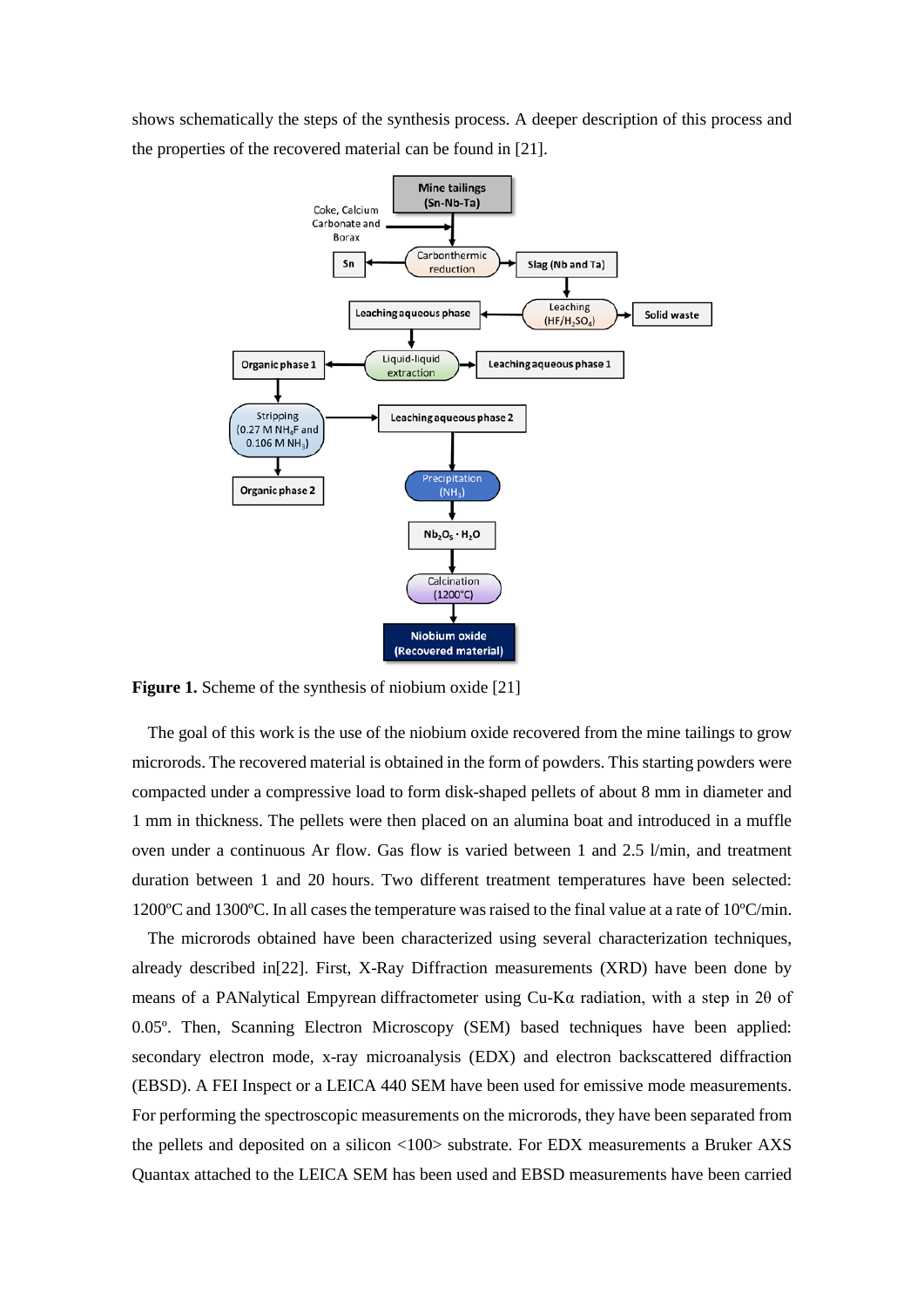out with a Bruker e Flash Detector coupled to the FEI Inspect SEM working at 20 kV. The analysis of the EBSD data has been performed with ESPRIT QUANTAX CrystAlign commercial software. Micro-Raman measurements were carried out in a confocal microscope Horiba JobinYvon LABRAM-HR, using the 632.8 nm line of a He-Ne laser. The laser was focused onto the sample with a  $100\times$  Olympus objective (0.9 NA), and the scattered light was also collected using the same objective (backscattering configuration). The grating used to analyse the signal had 1800 l/mm, and the signal was collected with an air-cooled charge coupled device camera (CCD). µRaman spectra were collected and analysed using the Labspec 5.0 software of the confocal microscope. Photoluminescence (PL) measurements were performed with 325 nm light from a He-Cd laser, using the same setup as for the Raman measurements, just changing the objective (a Thorlabs LMU-40×-NUV objective (0.5 NA)) and the grating (600 l/mm). Cathodoluminescence (CL) measurements were done Hitachi S2500 SEM. For collecting the CL emission, a HAMAMATSU PMA-12 CCD (measurement range between 200 and 900 nm), coupled to an optical fibre, has been used. All the measurements were done at room temperature.

The objective of using all these characterization techniques is to perform a deep study of the starting material and the microrods, in order to understand the changes produced as a consequence of the thermal treatments and to clarify their potential applications.

#### **Results and discussion**

X-Ray Diffraction (XRD) measurements have been performed on the recovered material to elucidate the crystal phase of the powders (Figure 2(a)). The obtained XRD pattern is shown in Figure 2(b). The most intense reflections can be associated with the pseudohexagonal phase of  $Nb<sub>2</sub>O<sub>5</sub>$  (TT-Nb<sub>2</sub>O<sub>5</sub>, here it is used the nomenclature first proposed by Schäfer et. al in [23]) with  $a = b = 3.6070$  Å and  $c = 3.9250$  Å (ICDD no. 00-028-0317, black marks in Figure 2). There are also less intense reflections that can be ascribed to a non-stoichiometric monoclinic phase, specifically,  $Nb_{12}O_{29}$  with space group A2/m and lattice parameters  $a = 15.6856 \text{ Å}; b = 3.8307 \text{ Å};$  $c = 20.7100$  Å and  $β = 113.06°$  (ICDD no. 04-014-6587, red marks in Figure 2). Two of the recorded peaks, located at  $20.50^{\circ}$  and  $25.85^{\circ}$ , may be related to crystalline  $SiO<sub>2</sub>$  with hexagonal crystal structure (ICDD no. 01-081-1665). The presence of these impurity is quite plausible as one of the components of the deposit is quartz. Further description of the recovered niobium oxide can be found in [21]. For the work presented here,  $TT-Nb<sub>2</sub>O<sub>5</sub>$  phase is very interesting because other crystal phases can be obtained from it by applying thermal treatments  $[16]$ . TT-Nb<sub>2</sub>O<sub>5</sub> is reported to crystallize in a "pseudohexagonal" or monoclinic crystal structure, but the lattice is not fully refined in the literature [16]. It can have different types of distorted niobia polyhedra, with six, seven or eight oxygen atoms coordinated to each Nb atom (tetragonal, pentagonal or hexagonal bypiramids), being some oxygen atoms missing to maintain the stoichiometry [24].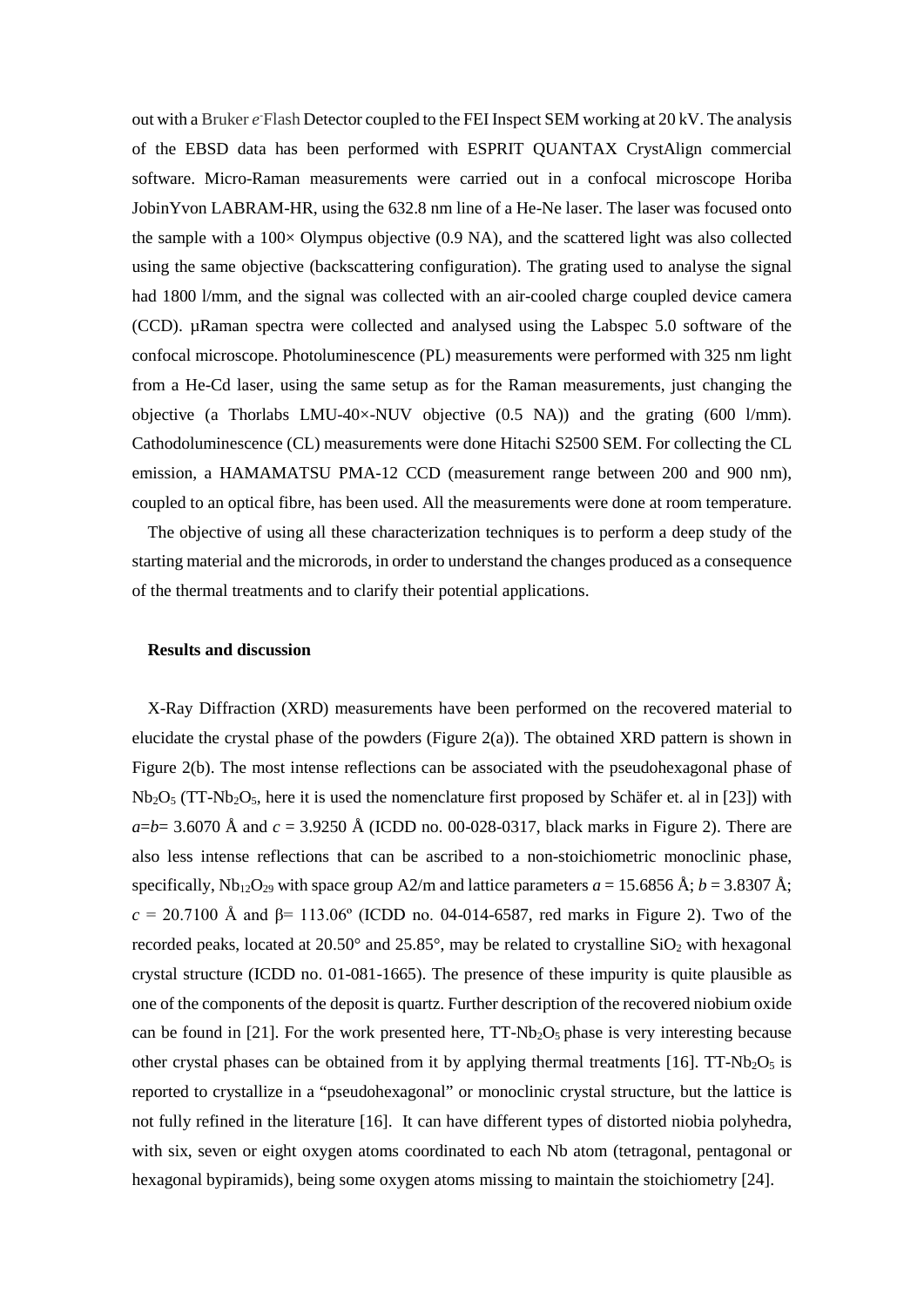

**Figure 2.** (a) SEM image of the niobium oxide powders recovered from mine tailing. (b) XRD pattern of the recovered material. The position of the peaks for the  $TT-Nb<sub>2</sub>O<sub>5</sub>$  phase (black marks) and the monoclinic  $Nb_{12}O_{29}$  phase (red marks) are indicated.

When pellets of the recovered material are treated at 1200°C, a small density microrods start to grow on the surface of the pellets (Figure 3(a)). After 10 hours treatments, the rods, have typically lengths of tens of microns and widths of few microns, however there is no clear evidence of an increase in the length and/or density of these structures for longer treatments (up to 20 h). It is only when the temperature is increased to 1300ºC, when a high density of microrods can be obtained at the edges of the pellet even for 1 hour of treatment, as shown in Figure 3(b). These rods have a rectangular cross-section (Figure  $3(c)$ ), with side lengths in the range of a few microns. The number and length of these microrods vary depending on the duration of the thermal treatment. When the time is increased to 5 and 10 hours, all the pellet appear covered with this type of structures (Figure 3(d)). For the 10 h treatment, the length of the rods can be larger than 700 μm, reaching 1 mm in some cases. Increasing the time from 10 to 20 hours does not produce great differences in the number and length of the structures obtained. The section size of the rods do not show a significant change with the duration of the thermal treatment.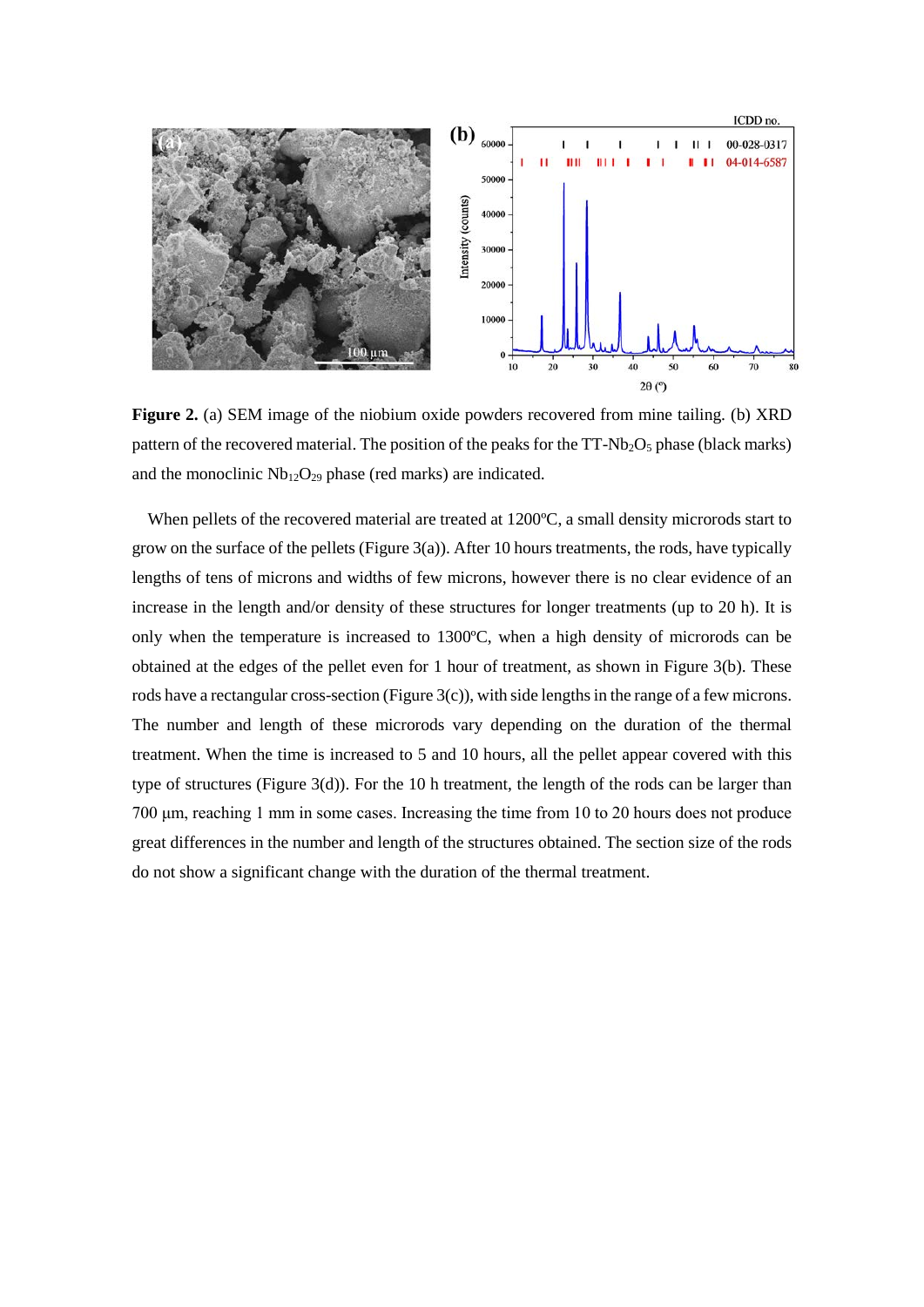

**Figure 3.** SEM images on niobium oxide microrods obtained at (a) 1200°C and (b)-(d) 1300°C.

XRD performed on the samples after the thermal treatments show that non-stoichiometric phases can be stabilized upon thermal treatment in Ar flux. At 1200ºC, the main phase detected is monoclinic  $Nb<sub>12</sub>O<sub>29</sub>$  (Figure 4(a)), with the same crystallographic parameters indicated above. At 1300 $^{\circ}$ C, the phase detected Nb<sub>22</sub>O<sub>54</sub> is also monoclinic, but belongs to a different space group, P2/m, and has lattice parameters  $a = 15.7491$  Å;  $b = 3.8236$  Å;  $c = 17.8521$  Å and β= 102.3° (ICDD no. 04-014-9203, purple marks in Figure 4(b)). For both set of samples (treated at 1200 or 1300ºC), some reflections can only be ascribed to the high temperature monoclinic phase of  $Nb<sub>2</sub>O<sub>5</sub>$  (H-Nb<sub>2</sub>O<sub>5</sub>, ICDD no. 00-037-1468, green marks in Figure 4). When the temperature is raised to 1300°C, the change from  $Nb_{12}O_{29}$  to  $Nb_{22}O_{54}$  is visible in the shift of the peak at 24.7° towards  $24.9^\circ$  (this peak cannot be associated to the H-Nb<sub>2</sub>O<sub>5</sub> phase) [25], as shown in Figure 4(c).

The main building blocks for H-Nb<sub>2</sub>O<sub>5</sub>, Nb<sub>12</sub>O<sub>29</sub> and Nb<sub>22</sub>O<sub>54</sub> polymorphs (Figure 4 (d)-(f)) are octahedra formed by a niobium atom surrounded by six oxygen atoms  $(NbO<sub>6</sub>)$ . The crystal system is monoclinic, and the structures are then constructed by joining the octahedra in different manners, i.e. sharing corners to all surrounding octahedra or sharing edges. Typically, the sharingedges octahedra will be more distorted than the sharing-corners octahedral [26]. Some NbO<sub>4</sub> tetrahedra can also appear to help to fill space (for example, at the corners of the cell in the H- $Nb<sub>2</sub>O<sub>5</sub>$  structure). The three structures differ in the oxygen content and in the crystal lattice parameters, and may be obtained performing high temperature treatments by varying the Nb:O ratio available in the treatment [25]. A complete description can be found in [23-25, 27].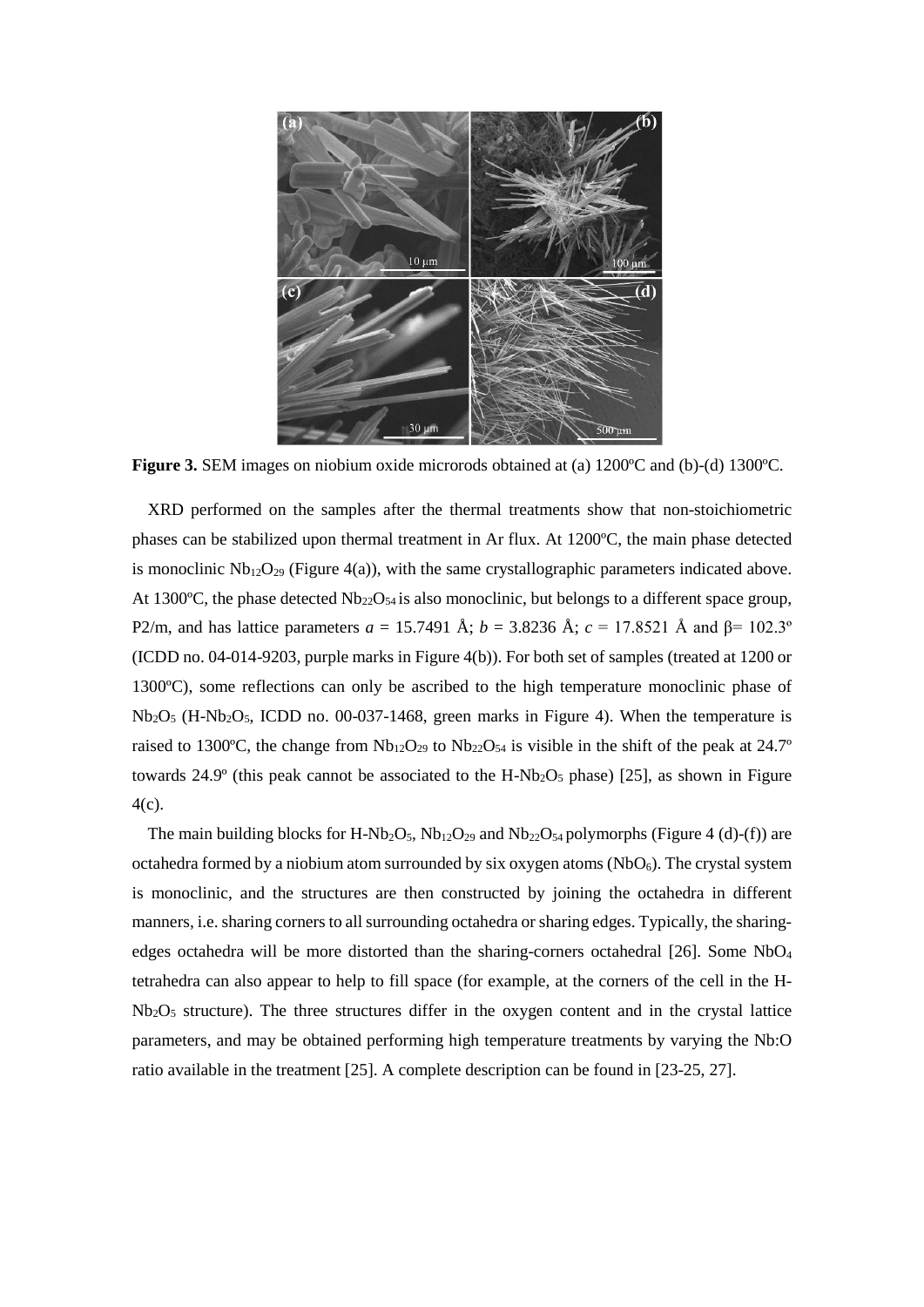

**Figure 4.** XRD pattern of the material treated at (a) 1200<sup>o</sup>C and at (b) 1300<sup>o</sup>C. (c) Comparison of XRD patterns for the two temperatures. The crystal phases identified are: monoclinic  $Nb_{12}O_{29}$ (red marks, ICDD no. 04-014-6587); monoclinic H-Nb<sub>2</sub>O<sub>5</sub> (green marks, ICDD no. 00-037-1468); and monoclinic  $Nb<sub>22</sub>O<sub>54</sub>$  (purple marks, ICDD no. 04-014-9203). Structural schemes of the different crystallographic monoclinic phases of niobium oxide studied: (d)  $H-Nb<sub>2</sub>O<sub>5</sub>$ ; (e)  $Nb<sub>12</sub>O<sub>29</sub>$ ; (f)  $Nb<sub>22</sub>O<sub>54</sub>$ . The structures have been plotted using VESTA software [28]. Oxygen atoms are shown in red.

After performing the thermal treatment, there is no sign of incorporation (within the detection limit of EDX technique) in the microrods of other elements rather than Nb or O. This is an indication that the niobium oxide rods have a good purity. From XRD measurements, it is inferred the presence of a mixture of non-stoichiometric monoclinic phases and monoclinic  $H\text{-}Nb_2O_5$ . In order to confirm the crystal phase of the obtained structures, EBSD measurements have been performed on individual microrods (Figure 5). A Kikuchi pattern obtained from a rod is presented in Figure 5(a). It has been fitted by the CrystAlign software to the  $Nb_{22}O_{54}$  monoclinic phase (the simulated pattern is shown below the measured one). By recording the Kikuchi pattern on a selected region of the rods, the crystal orientation can be determined. The inverse pole figure (IPF) maps for the three X, Y, Z directions are presented in Figure 5(b). These maps show, in a color scale, the main crystallographic directions that are closer to the X, Y, Z directions of the sample. From these results it can be seen that the growth direction of the rods is along the *b* axis, i.e. the short axis of the monoclinic structure (Figure  $5(c)$ ). The same growth direction has been observed in all the microrods tested. The other niobium oxide phases detected in XRD (Figure 4) are very likely related to the material remaining in the pellet.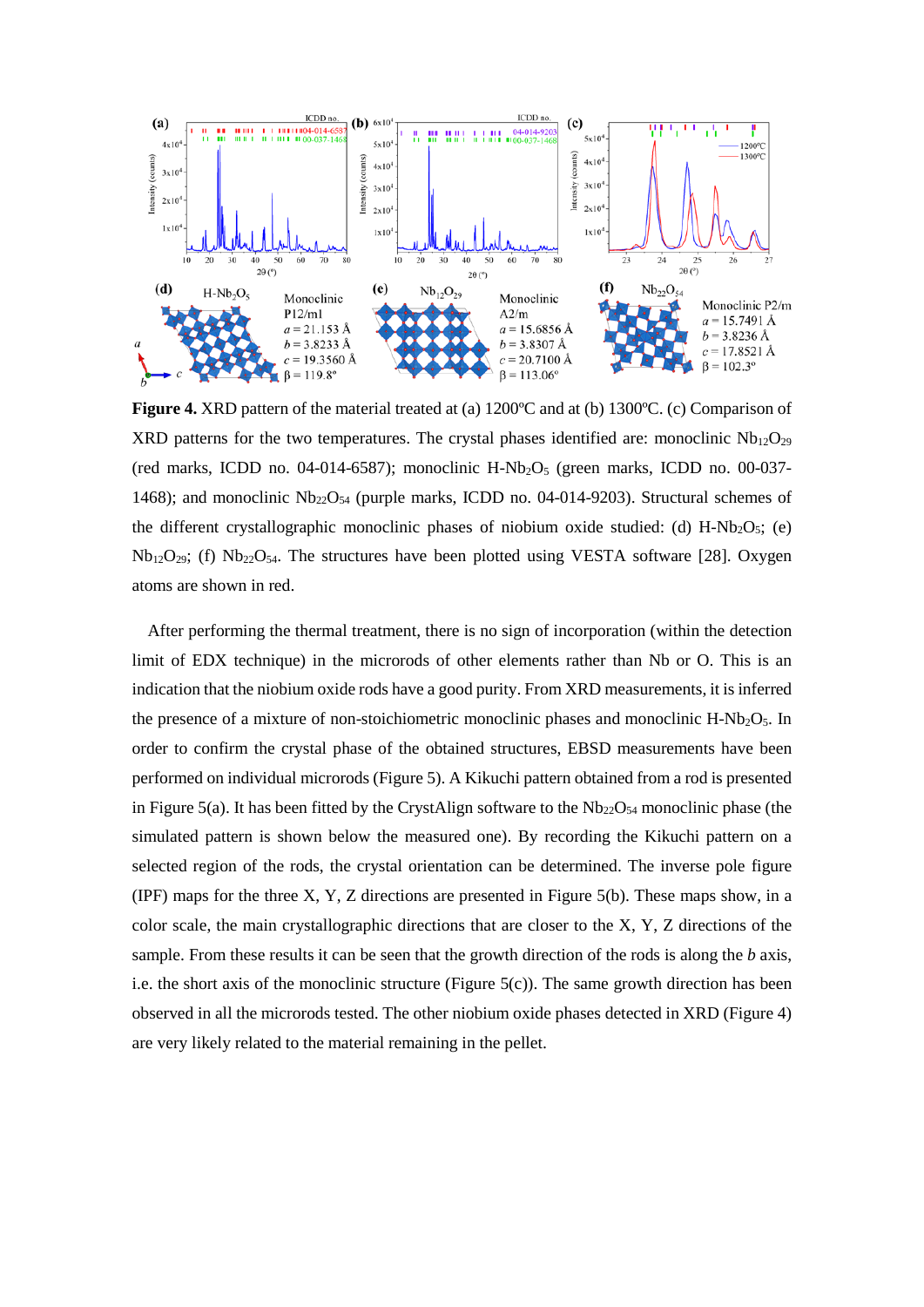

**Figure 5.** EBSD measurements performed on a niobium oxide microrods. (a) Measured (up) and simulated (down) Kikuchi pattern of a rod, associated to the monoclinic  $Nb<sub>22</sub>O<sub>54</sub>$  phase. (b) IPF maps, superposed on SEM images of the rod, for the three axis X, Y, Z. (c)  $Nb_{22}O_{54}$  crystal structure and its orientation in the obtained rods.

The change in the crystal phase from the starting material to the microrods is detected also in the micro-Raman spectra (Figure 6). The typical spectra recorded on the recovered niobium oxide material is labelled as "Recovered\_1". It is composed of three main bands centred at 235, 300, and 693 cm<sup>-1</sup>. These three bands can be associated with lattice vibrations of the TT-phase [29]. The two bands located in the low wavenumber region  $(235 \text{ and } 300 \text{ cm}^{-1})$  are associated to the bending modes of the Nb-O-Nb linkages[29-31], whereas the band 690 cm<sup>-1</sup> is assigned to the symmetric stretching mode of niobia polyedra[29]. It is also possible, in the recovered material, to detect sharper peaks appearing at 130, 252, 634, 877 and 993 cm-1 (spectrum labelled as "Recovered\_2"). These sharper peaks are characteristic of monoclinic niobium oxide phases [24, 26, 29], also detected in the XRD pattern.

Peaks measured in the Raman spectra of the material treated at both 1200ºC and 1300ºC can be associated to vibrations of monoclinic phases, most of them related to internal vibrations of the niobia polyhedral [26]. The peaks are centred at 113, 132, 162, 264, 350, 480, 555, 634, 660, 827 and 993 cm<sup>-1</sup>. The band at 993 cm<sup>-1</sup> is associated to the symmetric stretching modes of the terminal bonds of Nb=O in NbO<sub>6</sub> octahedra with a high degree of distortion [24, 29, 32]. The appearance of these type of bonds is related to the existence of shear planes [33], which appear in the H-Nb<sub>2</sub>O<sub>5</sub> structure as well as in the Nb<sub>22</sub>O<sub>54</sub> and Nb<sub>12</sub>O<sub>29</sub> structures [25]. Corner-shared octahedral  $NbO<sub>6</sub>$  forms a Nb-O-Nb collinear bonding [24, 29] that produces the band located at  $827 \text{ cm}^{-1}$ . The bands that appear between 500 and 700 cm<sup>-1</sup> are related to vibration of slightly distorted octahedra  $NbO<sub>6</sub>$  structure [29]. The peaks ascribed to Nb-O-Nb angle deformations [24, 29] are found between 200 and 350 cm<sup>-1</sup>, whereas between 350 and 500 cm<sup>-1</sup> the vibrations are related to the ONb<sub>3</sub> structure [24, 34]. Finally, the bands below 200 cm<sup>-1</sup> can be related to external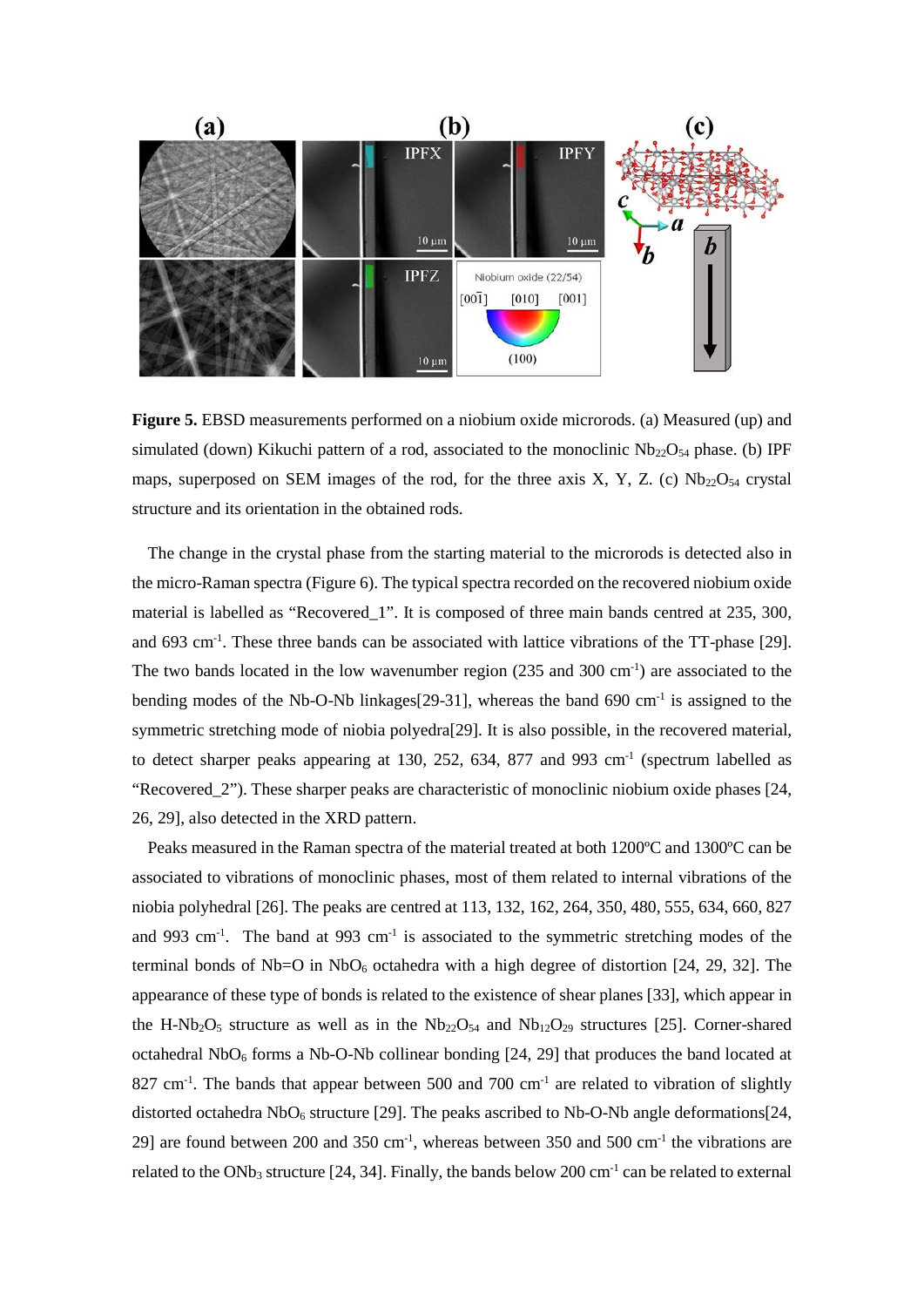lattice vibrations (for which the octahedra is considered as a rigid unit) [26]. The band at 113 cm-<sup>1</sup> could be related to a Nb-Nb mode [34]. The peak detected at 520 cm<sup>-1</sup> is associated to the silicon substrate.

As the  $Nb<sub>22</sub>O<sub>54</sub>$  microrods are mostly monocrystalline, as confirmed by EBSD measurements, the Raman spectra obtained from the microrods are highly polarization sensitive, as can be seen by comparing the Raman spectrum of a rod with the growth axis parallel or perpendicular to the polarization of the incident laser (Figure 6). Modes that are more sensitive to this effect are those located at 993, 555, 264 and 113 cm<sup>-1</sup>.



Figure 6. Micro-Raman spectra recorded on the recovered material (recovered 1 and recovered\_2) on the material annealed at 1200ºC and on the rods obtained at 1300ºC. For the rods obtained at 1300ºC, the effect of the orientation of the rods respect to the laser polarization is shown.

Cathodoluminescence measurements have been performed on the recovered material as well as on obtained rods (Figure 7). In the recovered material, a broad band centred at about 405 nm is detected (Figure 7(a)). For the microrods, a similar band is also obtained, but the maxima are slightly blue shifted towards 390 nm (Figure 7(b)). The possible origin of this band is scarcely reported in the literature. The reported band gap of niobium pentoxide is typically located at higher energy (around or higher than 3.4 eV), and depends on the crystals structure and the stoichiometry of the oxide[35]. A strong blue emission located at similar wavelength has been associated to niobia octahedra complexes in ternary niobate materials [35-37], so it is possible that this emission is related to these complexes, present also in our material.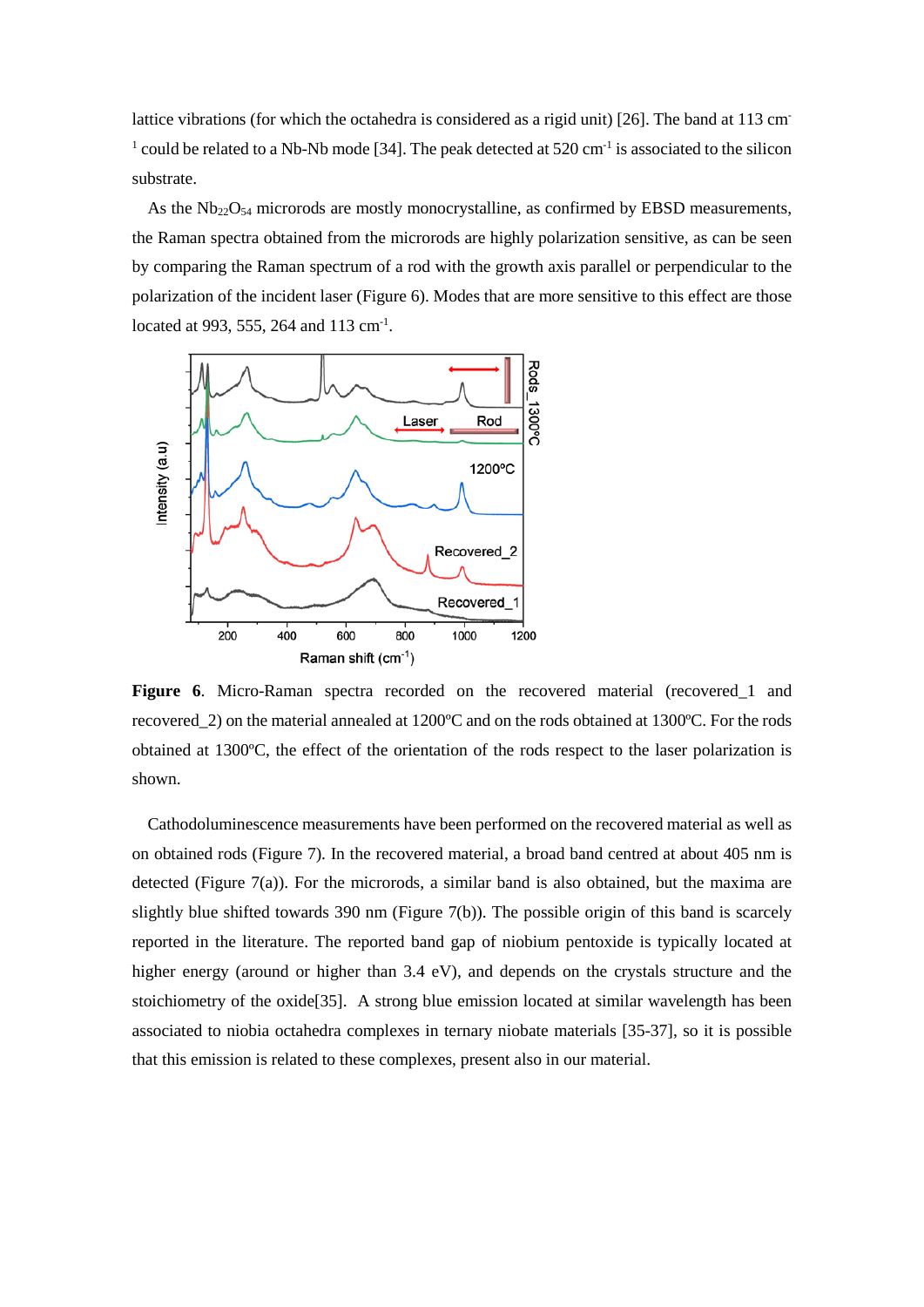

**Figure 7.** CL spectra recorded at room temperature on (a) recovered material; (b) microrods.

Finally, the refractive index has been determined by the light guiding and optical resonant cavity behavior of the obtained rods. (Figure 8). First, using a 632.8 nm laser, one of the sides of the structure is illuminated, and the guided light is recorded in an optical image using a  $100\times$ objective (Figure 8(a)). It is evident that the rod is guiding the red light from left edge towards the right one. This test has been performed in several rods with different lengths, obtaining similar results and showing a good light guiding behavior. More interesting is to study the optical resonances overlapped on the photoluminescence spectra of the rods. To perform this experiment, a 325 nm laser is used to locally excite the PL of the rod, using a 40× objective. The PL spectra of a rod is shown in Figure 8(b), and the most intense optical resonances are indicated with arrows.

A closer inspection of the structure shows that is composed of two rods with rectangular cross section (Figure 8(b)) inset). The rod that is on the top has a section of  $2.0 \times 1.6 \mu m^2$ . The origin of the optical resonances can be related to Fabry-Pèrot modes (with the light confined between two parallel facets of the rod) or to whispering gallery modes (having total internal reflection on the four facets of the rod). The optical path that better fits with the position of the obtained optical resonances is around 5.0 μm, which corresponds to the optical path of whispering gallery modes (WGM, see scheme in Figure 9(a)).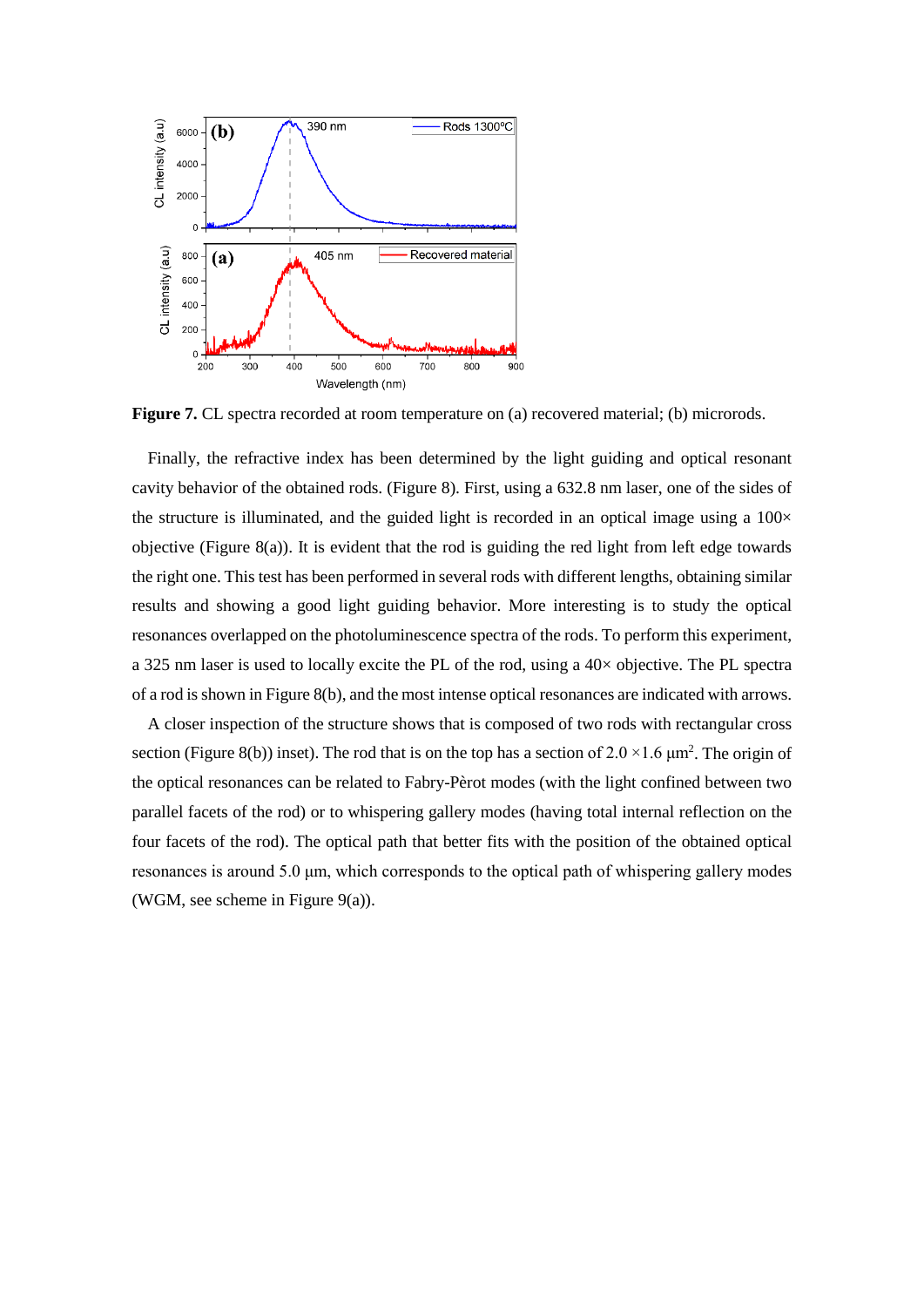

**Figure 8.** (a) 633 nm light guiding of a niobium oxide rod. (b) PL spectra recorded on a rod, with the peaks corresponding to optical resonances indicated.

The equations for the wavelength position of the WGM, depending on the polarization of the modes, in the rectangular cavity shown in Figure 10(a) are [38, 39]:

$$
\lambda_{TE} = \frac{n \cdot L_{op}}{(N-2) + \frac{2}{\pi} \arctan\left(n^2 \sqrt{\frac{\sin^2 \alpha_1 - 1_{n^2}}{\cos^2 \alpha_1}}\right) + \frac{2}{\pi} \arctan\left(n^2 \sqrt{\frac{\sin^2 \alpha_2 - 1_{n^2}}{\cos^2 \alpha_2}}\right)} (1)
$$
\n
$$
\lambda_{TM} = \frac{n \cdot L_{op}}{N + \frac{2}{\pi} \arctan\left(\sqrt{\frac{\sin^2 \alpha_1 - 1_{n^2}}{\cos^2 \alpha_1}}\right) + \frac{2}{\pi} \arctan\left(\sqrt{\frac{\sin^2 \alpha_2 - 1_{n^2}}{\cos^2 \alpha_2}}\right)} (2)
$$

It has been reported previously that the TM modes have lower losses in the total internal reflections [40-42], so the most intense peaks are associated to this type of modes. In the spectra of Figure 8(b) some resonant peaks with lower intensity are visible between the TM modes, which could be associated with the TE modes.

Taking into account the variation of the refractive index with the wavelength through the Cauchy formula:

$$
n(\lambda) = A + \frac{B}{\lambda^2} \tag{3}
$$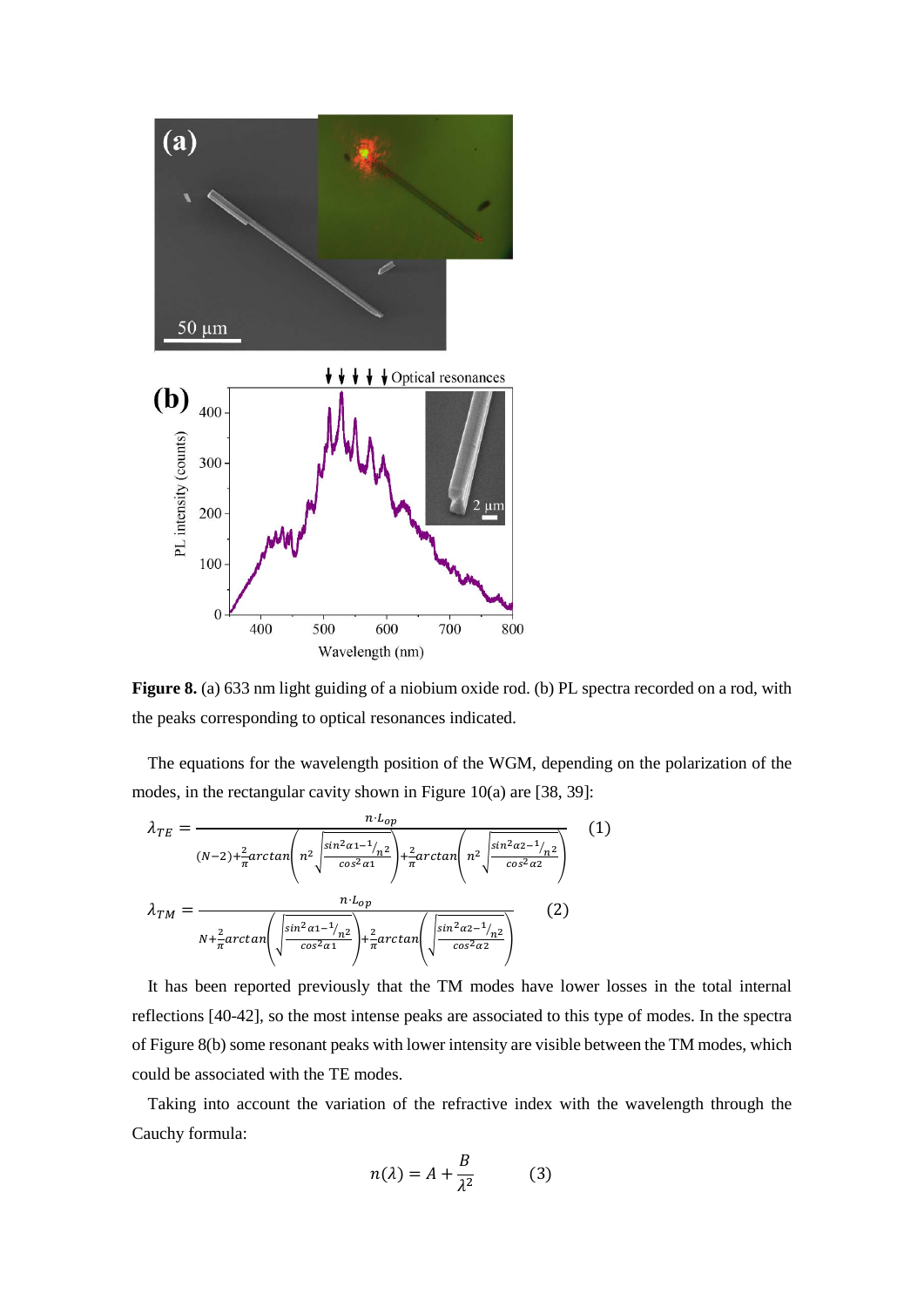An optical path of 5.12 μm (obtained from the size of the rod) and total internal reflection angles of  $\alpha$ 1=51.4° and  $\alpha$ 2=38.6°, the position of the resonant peaks can be fitted to equation (2). The results of the fitting are shown in Figure 9(b). The Cauchy values obtained from the fitting are A  $= 2.182 \pm 0.007$  and B = (53  $\pm 2$ ) ×10<sup>3</sup> nm<sup>2</sup>. These values give a refractive index at 500 nm of 2.39, very close to the values reported for niobium oxide in previous works [43-45], and it is an evidence of the high refractive index that have the obtained rods.



**Figure 9.** (a) Whispering gallery mode optical path in a cavity with rectangular cross-section. (b) Fit of the measured resonant peak to equations (2) and (3).

#### **Conclusions**

Using Tailings from the Penouta Sn-Ta-Nb Deposit as precursor, we have been able to obtain good quality microstructures of  $Nb_{22}O_{54}$ . A characterization of the crystal structure of the recovered material have been performed, showing that the main crystal phase present is TT-Nb2O5, from which many other phases of niobium oxide can be obtained by thermal treatments. As a proof of the possibilities that this material offers, we have grown microrods by thermal evaporation of the recovered material in an argon atmosphere. We have shown that the obtained rods are made of a non-stoichiometric phase of niobium oxide,  $Nb_{22}O_{54}$ , and have good crystal quality and purity. The analysis of the optical properties has shown that the refractive index of the microrods is high (and also the dielectric constant at optical frequencies), with a value of  $n =$ 2.39 at 500 nm, estimated from the position of the whispering gallery modes of a rectangular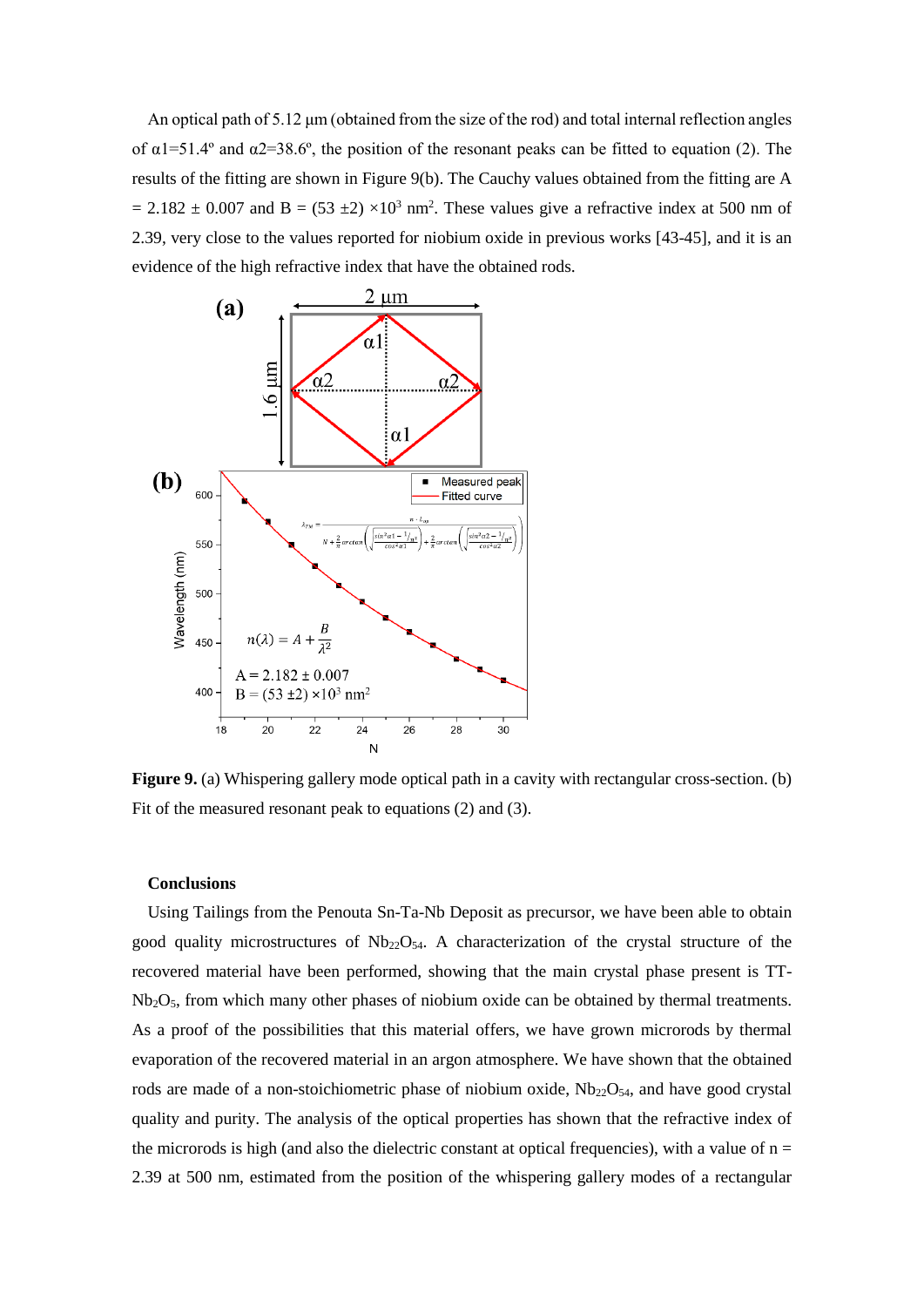optical cavity. These results constitute a proof of concept that the recovered material from mine tailings can be used to grow non-stoichiometric niobium oxide micro and nanostructures that can be used in many other applications, from optical coatings to batteries and supercapacitors.

**Acknowledgements.** The authors are grateful to the Spanish Ministry of Science, Innovation and Universities for support via the projects ESTANNIO (RTC-2017-6629-5) and MINECO/FEDER-MAT2015-65274-R. This project has received funding from the European Union's Horizon 2020 research and innovation program under grant agreement No 776851 (carEService). B. Sotillo acknowledges financial support from Comunidad de Madrid (Ayudas del Programa de Atracción de Talento (2017-T2/IND-5465). The authors would like to thank the UCM CAI of X-Ray diffraction for performing the XRD measurements.

**Author Contributions.** B.S.: conceptualization, data curation, formal analysis, investigation, methodology, validation, writing-original draft, writing-review editing. F.A.L: conceptualization, funding acquisition, project administration, resources, writing-review editing. L.A.: investigation, methodology, writing-review editing. P.F.: conceptualization, formal analysis, funding acquisition, project administration, resources, writing-review editing. All authors have given approval to the final version of the manuscript.

## **References**

[1] D. Bach, H. Störmer, R. Schneider, D. Gerthsen, J. Verbeeck, EELS Investigations of Different Niobium Oxide Phases, Microscopy and Microanalysis, 12 (2006) 416-423.

[2] L. Yan, X. Rui, G. Chen, W. Xu, G. Zou, H. Luo, Recent advances in nanostructured Nbbased oxides for electrochemical energy storage, Nanoscale, 8 (2016) 8443-8465.

[3] K.J. Griffith, A.C. Forse, J.M. Griffin, C.P. Grey, High-Rate Intercalation without Nanostructuring in Metastable Nb2O5 Bronze Phases, J Am Chem Soc, 138 (2016) 8888-8899.

[4] A.A. Lubimtsev, P.R. Kent, B.G. Sumpter, P. Ganesh, Understanding the origin of high-rate intercalation pseudocapacitance in Nb 2 O 5 crystals, Journal of Materials Chemistry A, 1 (2013) 14951-14956.

[5] V. Augustyn, J. Come, M.A. Lowe, J.W. Kim, P.-L. Taberna, S.H. Tolbert, H.D. Abruña, P. Simon, B. Dunn, High-rate electrochemical energy storage through Li+ intercalation pseudocapacitance, Nature materials, 12 (2013) 518.

[6] S.-R. He, J.-P. Zou, L.-B. Chen, Y.-J. Chen, A nanostructured Ni/T-Nb2O5@carbon nanofibers as a long-life anode material for lithium-ion batteries, Rare Metals, (2020).

[7] J. Liao, W. Ni, C. Wang, J. Ma, Layer-structured niobium oxides and their analogues for advanced hybrid capacitors, Chemical Engineering Journal, 391 (2020) 123489.

[8] C.P. Koçer, K.J. Griffith, C.P. Grey, A.J. Morris, First-principles study of localized and delocalized electronic states in crystallographic shear phases of niobium oxide, Physical Review B, 99 (2019) 075151.

[9] R. Li, Y. Qin, X. Liu, L. Yang, C. Lin, R. Xia, S. Lin, Y. Chen, J. Li, Conductive Nb25O62 and Nb12O29 anode materials for use in high-performance lithium-ion storage, Electrochimica Acta, 266 (2018) 202-211.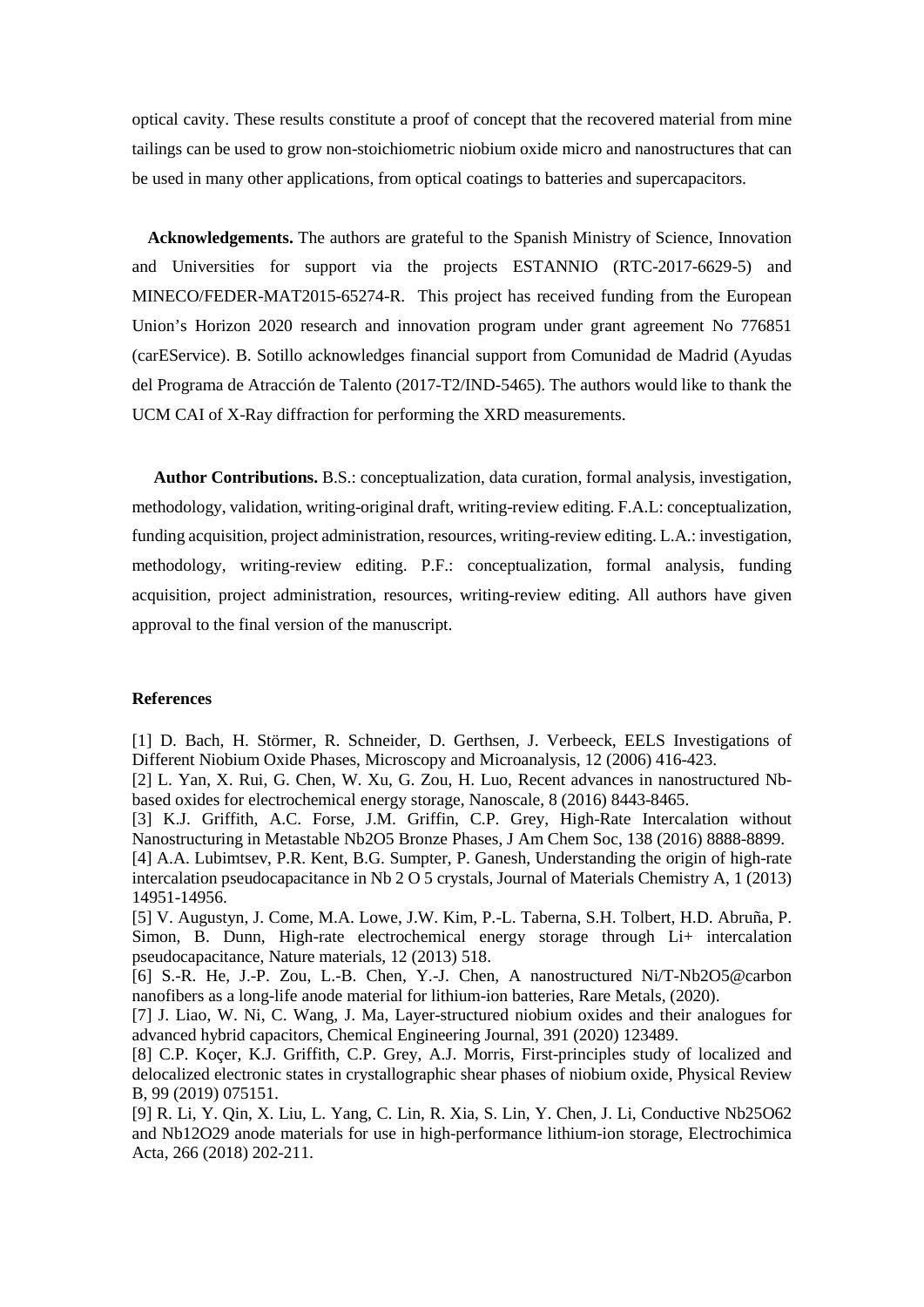[10] R. Li, X. Zhu, Q. Fu, G. Liang, Y. Chen, L. Luo, M. Dong, Q. Shao, C. Lin, R. Wei, Z. Guo, Nanosheet-based Nb12O29 hierarchical microspheres for enhanced lithium storage, Chemical Communications, 55 (2019) 2493-2496.

[11] Y. Zhao, X. Zhou, L. Ye, S. Chi Edman Tsang, Nanostructured Nb2O5 catalysts, Nano Reviews, 3 (2012).

[12] N.P. Ferraz, A.E. Nogueira, F.C.F. Marcos, V.A. Machado, R.R. Rocca, E.M. Assaf, Y.J.O. Asencios, CeO2–Nb2O5 photocatalysts for degradation of organic pollutants in water, Rare Metals, 39 (2020) 230-240.

[13] C. Wang, S. Yun, Q. Fan, Z. Wang, Y. Zhang, F. Han, Y. Si, A. Hagfeldt, A hybrid niobiumbased oxide with bio-based porous carbon as an efficient electrocatalyst in photovoltaics: a general strategy for understanding the catalytic mechanism, Journal of Materials Chemistry A, 7 (2019) 14864-14875.

[14] S. Yun, Y. Si, J. Shi, T. Zhang, Y. Hou, H. Liu, S. Meng, A. Hagfeldt, Electronic Structures and Catalytic Activities of Niobium Oxides as Electrocatalysts in Liquid-Junction Photovoltaic Devices, Solar RRL, 4 (2020) 1900430.

[15] T. Zhang, S. Yun, X. Li, X. Huang, Y. Hou, Y. Liu, J. Li, X. Zhou, W. Fang, Fabrication of niobium-based oxides/oxynitrides/nitrides and their applications in dye-sensitized solar cells and anaerobic digestion, Journal of Power Sources, 340 (2017) 325-336.

[16] C. Nico, T. Monteiro, M.P.F. Graça, Niobium oxides and niobates physical properties: Review and prospects, Progress in Materials Science, 80 (2016) 1-37.

[17] European\_Commission, Report on Critical Raw Materials and the Circular Economy, Comm. Staff Work. Doc., (2018).

[18] P. Koltun, A. Tharumarajah, Life Cycle Impact of Rare Earth Elements, ISRN Metallurgy, 2014 (2014) 10.

[19] P. Nuss, M.J. Eckelman, Life cycle assessment of metals: a scientific synthesis, PLoS One, 9 (2014) e101298.

[20] F. López, I. García-Díaz, O. Rodríguez Largo, F. Polonio, T. Llorens, Recovery and purification of tin from tailings from the Penouta Sn–Ta–Nb deposit, Minerals, 8 (2018) 20.

[21] O. Rodríguez, F.J. Alguacil, E.E. Baquero, I. García-Díaz, P. Fernández, B. Sotillo, F.A. López, Recovery of niobium and tantalum by solvent extraction from Sn–Ta–Nb mining tailings, RSC Advances, 10 (2020) 21406-21412.

[22] B. Sotillo, R. Ariza, J. Siegel, J. Solis, P. Fernández, Preferential Growth of ZnO Micro-and Nanostructure Assemblies on Fs-Laser-Induced Periodic Structures, Nanomaterials, 10 (2020) 731.

[23] H. Schäfer, R. Gruehn, F. Schulte, The modifications of niobium pentoxide, Angewandte Chemie International Edition in English, 5 (1966) 40-52.

[24] T. Ikeya, M. Senna, Change in the structure of niobium pentoxide due to mechanical and thermal treatments, Journal of non-crystalline solids, 105 (1988) 243-250.

[25] R.J. Cava, B. Batlogg, J. Krajewski, H. Poulsen, P. Gammel, W. Peck Jr, L. Rupp Jr, Electrical and magnetic properties of Nb 2 O 5− δ crystallographic shear structures, Physical Review B, 44 (1991) 6973.

[26] A.A. McConnell, J.S. Aderson, C.N.R. Rao, Raman spectra of niobium oxides, Spectrochimica Acta Part A: Molecular Spectroscopy, 32 (1976) 1067-1076.

[27] B.M. Gatehouse, A.D. Wadsley, The crystal structure of the high temperature form of niobium pentoxide, Acta Crystallographica, 17 (1964) 1545-1554.

[28] K. Momma, F. Izumi, VESTA 3 for three-dimensional visualization of crystal, volumetric and morphology data, Journal of applied crystallography, 44 (2011) 1272-1276.

[29] J.M. Jehng, I.E. Wachs, Structural chemistry and Raman spectra of niobium oxides, Chemistry of Materials, 3 (1991) 100-107.

[30] L.K.S. Herval, D. von Dreifus, A.C. Rabelo, A.D. Rodrigues, E.C. Pereira, Y.G. Gobato, A.J.A. de Oliveira, M.P.F. de Godoy, The role of defects on the structural and magnetic properties of Nb2O5, Journal of Alloys and Compounds, 653 (2015) 358-362.

[31] G. Falk, M. Borlaf, M.J. López-Muñoz, J.C. Fariñas, J.B. Rodrigues Neto, R. Moreno, Microwave-assisted synthesis of Nb2O5 for photocatalytic application of nanopowders and thin films, Journal of Materials Research, 32 (2017) 3271-3278.